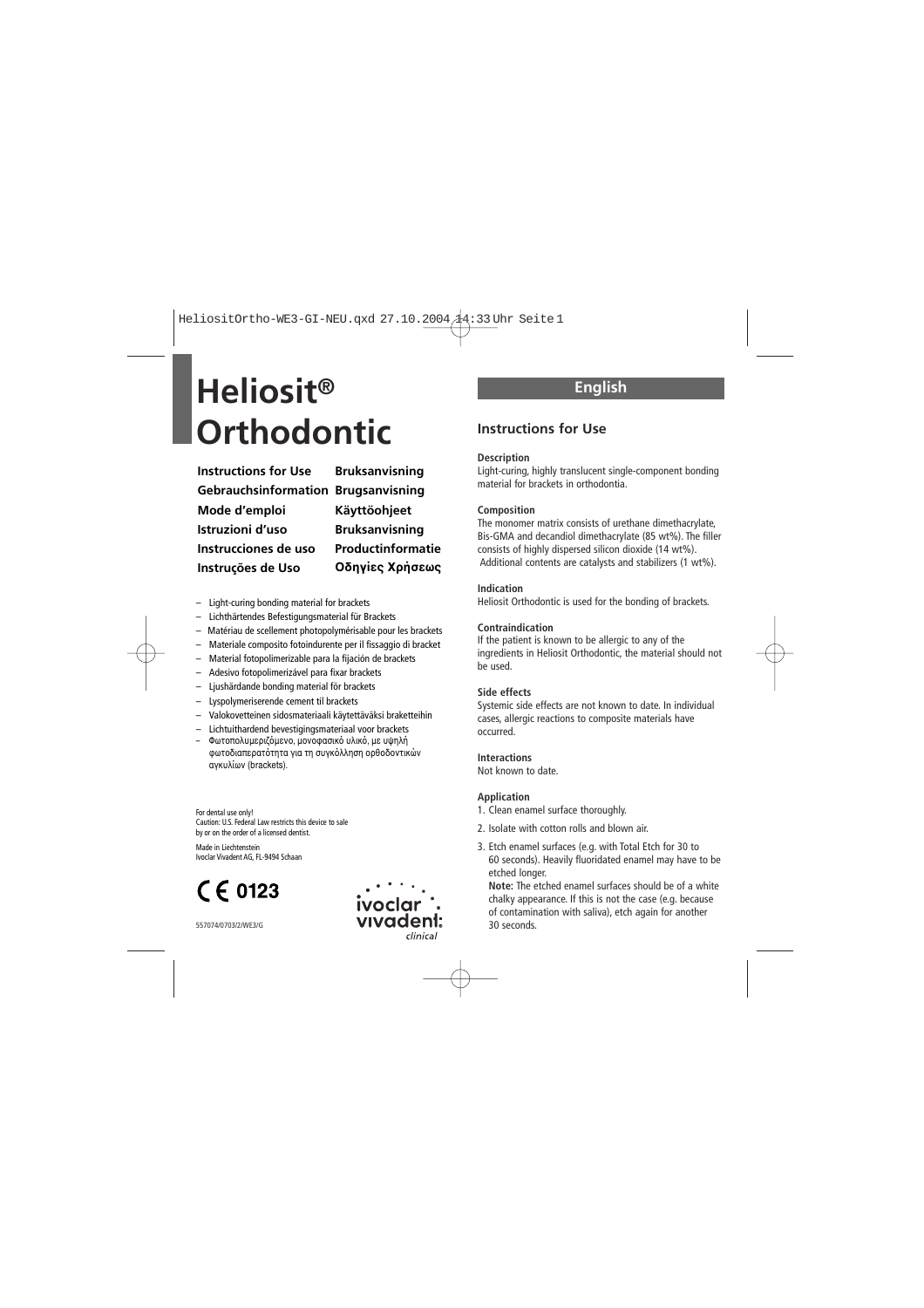- 4. Rinse and dry the etched enamel surfaces thoroughly.
- 5. Apply Heliosit Orthodontic to the undersurface of the metal bracket cleaned according to the instructions of the manufacturer. **Note:** Prepare ceramic brackets according to the

instructions of the manufacturer.

6. Position the bracket on the tooth surfaces. Cure with a halogen light (e.g. Astralis) from the cervical for 20 seconds to fix the bracket in place. For complete polymerization, cure for another 20 seconds from the incisal.

After the second polymerization phase, the bond strength of the material is high enough to allow the removal of excess and the exertion of immediate stress required for correcting the positioning of teeth.

#### **Warning**

Avoid contact of uncured material with the skin/mucous membrane or eyes. If uncured, Heliosit Orthodontic may have a slightly irritating effect and cause a sensitizing reaction to methacrylates.

#### **Notes**

- Reseal Heliosit Orthodontic syringes immediately after use.
- Exposure to light may cause premature polymerization.
- Brackets must be prepared (cleaned) according to the instructions of the bracket manufacturer.

#### **Storage**

- Store at 2-28 °C / 36-82 °F.
- Shelf life: see date of expiration
- Do not use Heliosit Orthodontic after the indicated date of expiration.

**Keep the material out of the reach of children. For use in dentistry only.**

**Date information prepared**  07/2003

#### **Manufacturer**

#### Ivoclar Vivadent AG FL-9494 Schaan/Liechtenstein

This material has been developed solely for use in dentistry. Processing should be carried out strictly according to the Instructions for Use. Liability cannot be accepted for damages resulting from failure to observe the Instructions or the stipulated area of application. The user is responsible for testing the material for its suitability and use for any purpose not explicitly stated in the Instructions. Descriptions and data constitute no warranty of attributes and are not binding.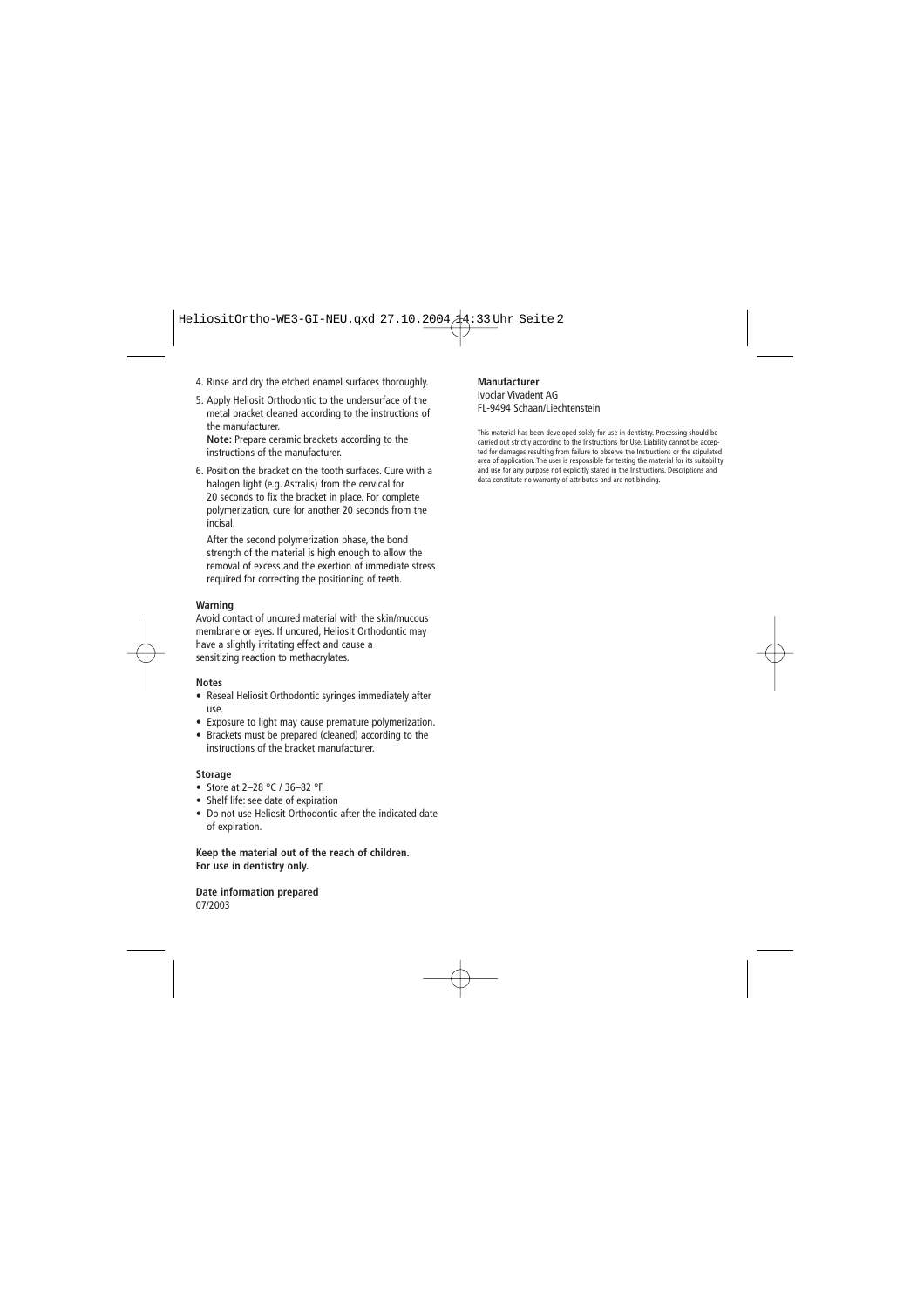## **Deutsch**

## **Gebrauchsinformation**

#### **Beschreibung**

Lichthärtendes, hochtransparentes Einkomponenten-Befestigungsmaterial für Brackets in der Kieferorthopädie.

#### **Zusammensetzung**

Die Monomermatrix besteht aus Urethandimethacrylat, Bis-GMA und Decandioldimethacrylat (85 Gew. %). Der Füllstoff besteht aus hochdispersem Siliziumdioxid (14 Gew. %). Zusätzlich enthalten sind Katalysatoren und Stabilisatoren (1 Gew. %).

#### **Indikation**

Heliosit Orthodontic dient zur Befestigung von Brackets.

#### **Kontraindikation**

Bei bekannter Allergie auf Bestandteile von Heliosit Orthodontic ist auf eine Anwendung zu verzichten.

#### **Nebenwirkungen**

Systemische Nebenwirkungen sind bisher keine bekannt. In Einzelfällen wurden bei Compositematerialien allergische Reaktionen beschrieben.

#### **Wechselwirkungen**

Bisher keine bekannt.

#### **Anwendung**

- 1. Gründliche Reinigung der Schmelzflächen
- 2. Relative Trockenlegung mit Watterollen und Luftbläser

3. Anätzen der Schmelzflächen (z.B. mit Total Etch 30–60 Sek.) Stark fluoridierten Schmelz ggf. länger ätzen.

**Achtung:** Die geätzten Schmelzflächen haben ein kalkig weisses Aussehen. Falls nicht (z.B. durch Speichelkontamination), Ätzung (30 Sek.) wiederholen.

- 4. Gründliches Abspülen und Trocknen der geätzten Schmelzoberflächen.
- 5. Applikation von Heliosit Orthodontic auf die (entsprechend dem Bracket-Hersteller) gereinigte Unterseite des Metallbrackets. **Achtung:** Keramik-Brackets nach Herstellerangaben vorbehandeln.
- 6. Nach Positionierung des Brackets auf der Zahnoberfläche 1. Aushärtung von cervikal während 20 Sek. mit einem Halogenlichtgerät (z.B. Astralis). Das Bracket ist bereits fixiert. Zur vollständigen Aushärtung weitere 20 Sek. von inzisal belichten.

Nach dieser 2. Polymerisation ist die Haftfestigkeit so hoch, dass eine Überschussentfernung sowie eine unmittelbare Belastung möglich ist, welche für die Korrektur der Zahnstellung notwendig ist.

#### **Warnhinweise**

Kontakt mit unausgehärtetem Material mit Haut/ Schleimhaut und Augen vermeiden. Heliosit Orthodontic kann in unausgehärtetem Zustand leicht reizend wirken und zu einer Sensibilisierung auf Methacrylate führen.

#### **Besondere Hinweise**

- Heliosit Orthodontic nach Gebrauch sofort verschliessen, Lichtzutritt führt zu vorzeitiger Polymerisation
- Die Vorbehandlung der Brackets (Reinigung) hat entsprechend den Hinweisen der Bracket-Hersteller zu erfolgen.

#### **Lagerungs- und Aufbewahrungshinweise**

- Lagerung bei 2–28°C
- Haltbarkeit: siehe Ablaufdatum
- Nach Ablauf des Verfalldatums nicht mehr verwenden.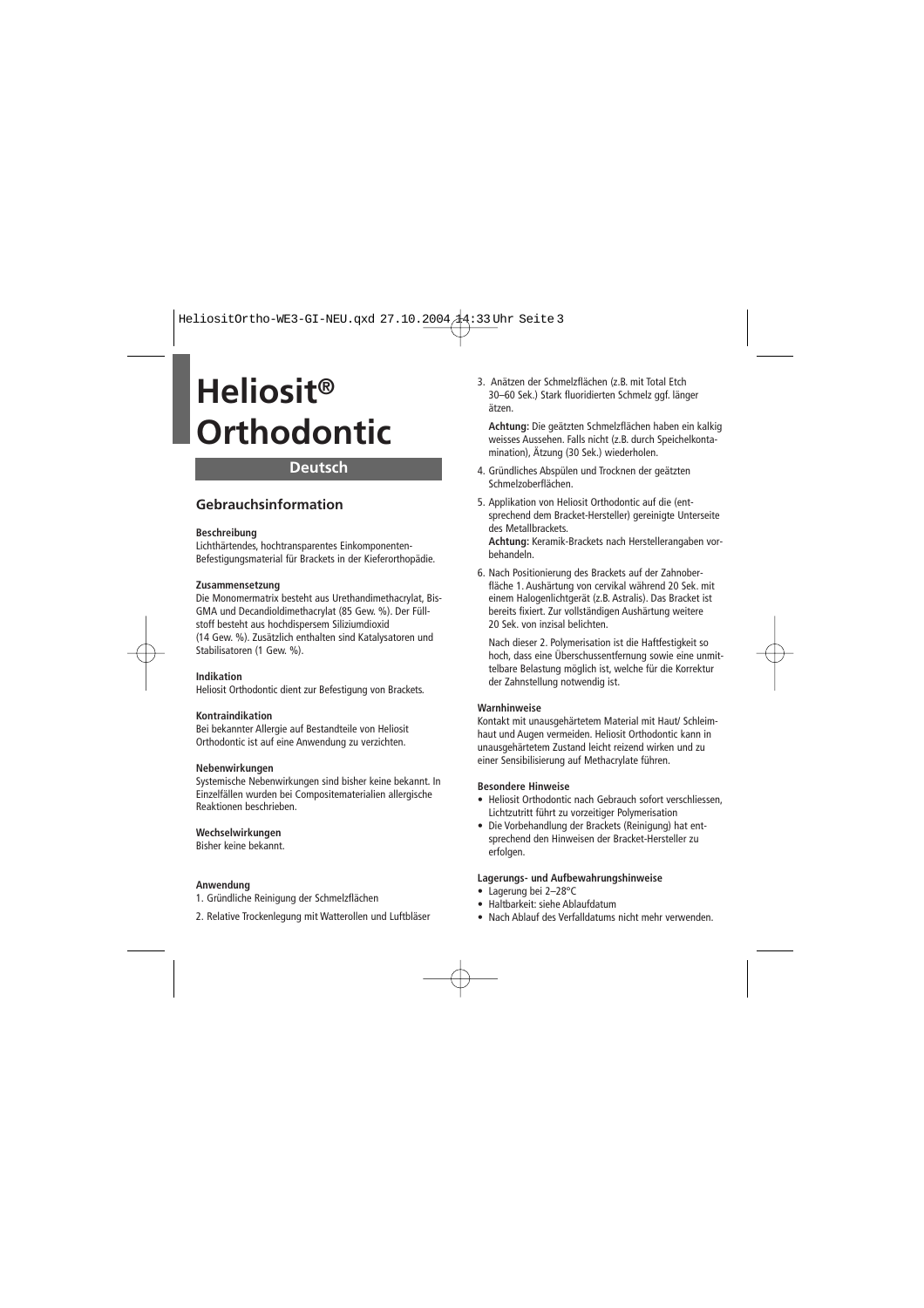**Für Kinder unzugänglich aufbewahren. Nur für zahnärztlichen Gebrauch!**

**Erstellung der Gebrauchsinformation:** 07/2003

#### **Hersteller:**

Ivoclar Vivadent AG FL-9494 Schaan, Liechtenstein

Dieses Material wurde für den Einsatz im Dentalbereich entwickelt und muss gemäss Gebrauchsinformation verarbeitet werden. Für Schäden, die sich aus anderweitiger Verwendung oder nicht sachgemässer Verar-beitung ergeben, übernimmt der Hersteller keine Haftung.Darüber hinaus ist der Verwender verpflichtet, das Material eigenverantwortlich vor dessen Einsatz auf Eignung und Verwendungsmöglichkeit für die vorgesehenen Zwecke zu prüfen, zumal diese Zwecke nicht in der Gebrauchsinformation aufgeführt sind.

## **Heliosit® Orthodontic**

### **Français**

### **Mode d'emploi**

#### **Description**

Matériau de collage photopolymérisable monocomposant, très transparent, pour les brackets orthodontiques.

#### **Composition**

La matrice monomère se compose de diméthacrylate d'uréthane, de Bis-GMA et de diméthacrylate de décandiol (85 % poids). La charge minérale se compose de dioxyde de silice à haute dispersion (14 % poids). Sont contenus aussi des catalyseurs et des stabilisateurs (1 % poids).

#### **Indications**

- Collage de brackets orthodontiques
- Contentions

#### **Contre-indications**

Ne pas utiliser Heliosit Orthodontic en cas d'allergie connue à l'un de ses composants.

#### **Effets secondaires**

Aucun effet secondaire systémique n'est connu à ce jour. Dans certains cas isolés, des réactions allergiques aux composants du matériau ont été décrites.

#### **Interférences**

Aucune connue à ce jour.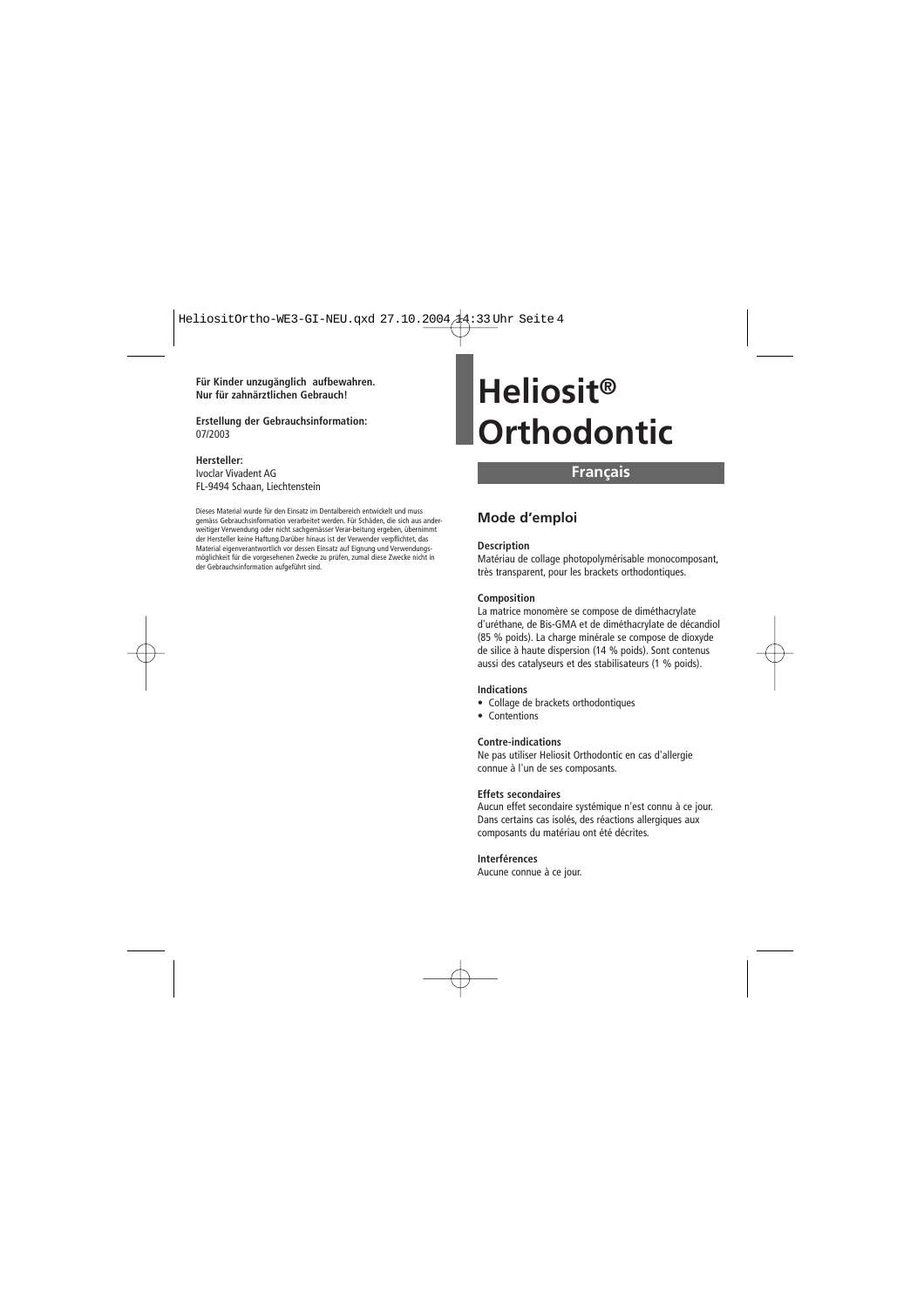#### **Application**

- 1. Nettoyer l'émail avec soin.
- 2. Isoler le champ opératoire avec des rouleaux de coton et sécher à la soufflette.
- 3. Mordancer l'émail (par ex. avec Total Etch) pendant 30 à 60 sec. Le cas échéant, mordancer plus long-temps l'émail si celui-ci a été fortement fluoré.

**Attention :** Les surfaces de l'émail mordancées doivent avoir un aspect blanc crayeux. Si ce n'est pas le cas (par ex. lors d'une contamination par la salive), répéter le mordançage pendant 30 sec.

- 4. Bien rincer et sécher les surfaces mordancées.
- 5. Appliquer Heliosit Orthodontic sur l'intrados du bracket orthodontique en métal nettoyé (selon les indications du fabricant).

**Attention :** Dans le cas de brackets en céramique, effectuer le conditionnement selon les indications du fabricant.

6. Après avoir fixé le bracket sur la surface de la dent, effectuer la première polymérisation de la zone cervicale pendant 20 sec. avec une lampe à polymériser (par ex. Astralis). Le bracket est déjà fixé, polymériser pendant 20 sec. la zone incisale.

Après une deuxième polymérisation, l'adhésion est telle que l'on peut procéder à l'enlèvement des excédents ainsi qu'à une charge directe nécessaire à la correction de la position dentaire.

#### **Mise en garde**

Eviter le contact de Heliosit Orthodontic non durcit avec la peau, les muqueuses et les yeux ; en effet, le matériau peut, à ce stade, être irritant et conduire à une sensibilisation au méthacrylate.

#### **Recommandations**

- Refermer immédiatement la seringue Heliosit Orthodontic après usage, car l'exposition à la lumière peut conduire à une polymérisation prématurée.
- Le nettoyage des brackets doit s'effectuer selon les indications du fabricant.

#### **Conditions de conservation et de stockage**

- Conserver Heliosit Orthodontic à une température comprise entre 2 et 28 °C.
- Durée de conservation : se référer à la date de péremption.
- Ne plus utiliser le matériau au-delà de la date de péremption.

#### **Ne pas laisser à la portée des enfants ! Réservé à l'usage exclusif du Chirurgien-Dentiste !**

#### **Date de réalisation du présent mode d'emploi** 07/2003

#### **Fabricant**

Ivoclar Vivadent AG FL-9494 Schaan / Liechtenstein

Ce matériau a été développé en vue d'une utilisation dans le domaine dentaire et doit être mis en oeuvre selon le mode d'emploi. Les dommages résultant du nonrespect de ces prescriptions ou d'une utilisation à d'autres fins que celles indiquées n'engagent pas la responsabilité du fabricant. L'utilisateur est tenu de vérifier sous sa propre responsabilité l'appropriation du matériau à l'utilisation prévue et ce d'autant plus si celle-ci n'est pas citée dans le mode d'emploi.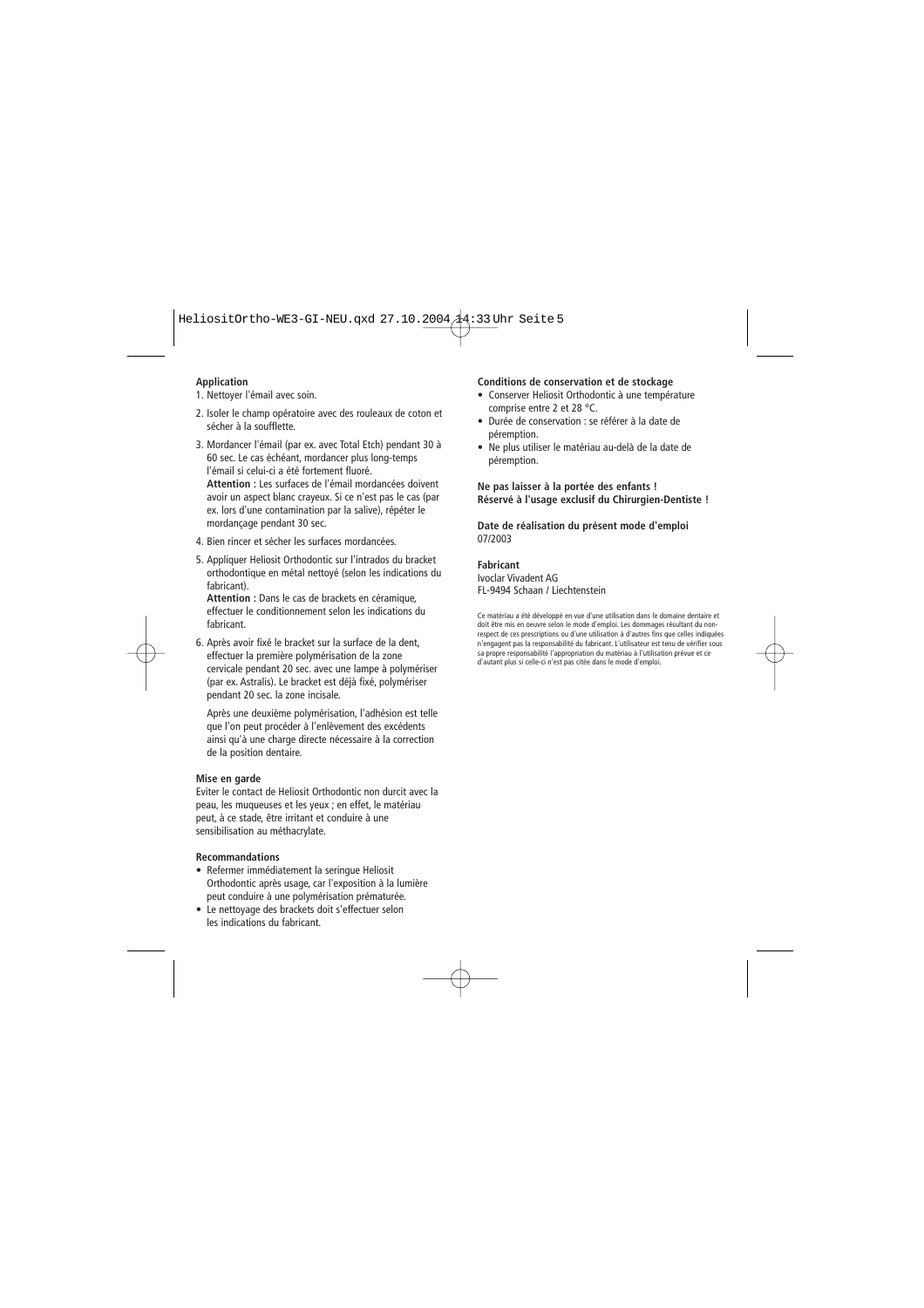## **Italiano**

### **Istruzioni d'uso**

#### **Descrizione**

Materiale composito monocomponente fotoindurente per il fissaggio di bracket in ortodonzia con caratteristiche estetiche di elevata trasparenza.

#### **Composizione**

La matrice monomerica è composta da uretano dimetacrilato, Bis-GMA e decandiol dimetacrilato (85% in peso). I riempitivi sono costituiti da biossido di silicio altamente disperso (14% in peso). Sono inoltre contenuti catalizzatori e stabilizzatori. (1% in peso).

#### **Indicazioni**

Heliosit Orthodontic è utilizzato per il fissaggio di bracket.

#### **Controindicazioni**

L'utilizzo di Heliosit Orthodontic è controindicato in caso di accertata allergia del paziente ad una qualsiasi delle componenti del prodotto.

#### **Effetti collaterali**

Effetti collaterali sistemici non sono noti ad oggi. In casi singoli sono state riportate reazioni allergiche ai materiali compositi.

#### **Interazioni**

Ad oggi non note.

#### **Applicazione**

- 1. Detergere accuratamente la superficie dello smalto.
- 2. Isolare il campo operatorio con rulli di cotone e asciugare con getto d'aria.
- 3. Mordenzare le superfici dello smalto (es. con Total Etch ) per 30-60 secondi. Nel caso di smalto fortemente fluoridato il tempo di mordenzatura potrebbe essere prolungato.

**Note:** Le superfici mordenzate dello smalto dovrebbero assumere un aspetto bianco gessoso. Se questo non dovesse accadere (es. a seguito di contaminazione della parte con saliva), ripetere la mordenzatura per altri 30 secondi.

- 4. Risciacquare e asciugare con cura le superfici mordenzate dello smalto.
- 5. Applicare Heliosit Orthodontic sulla superficie di adesione del bracket metallico deterso, secondo le indicazioni della casa produttrice. **Note:** Per la preparazione dei bracket in ceramica seguire le indicazioni del produttore.
- 6. Posizionare il bracket sulle superfici dentali. Polimerizzare con luce alogena (es. Astralis) dal lato cervicale per 20 secondi. L'operazione permette di fissare il bracket in situ. Per completare la polimerizzazione, indurire con luce alogena altri 20 secondi dal lato incisale.

Al termine di questa seconda fase di polimerizzazione, la forza adesiva del materiale è tale da consentire la rimozione delle eccedenze e garantire il carico immediato sul bracket, utile per correggere il posizionamento dei denti.

#### **Avvertenze**

Evitare il contatto del materiale allo stato non polimerizzato con cute/mucose o occhi. Allo stato non polimerizzato Heliosit Orthodontic può indurre leggera irritazione e causare una reazione di sensibilizzazione verso i metacrilati.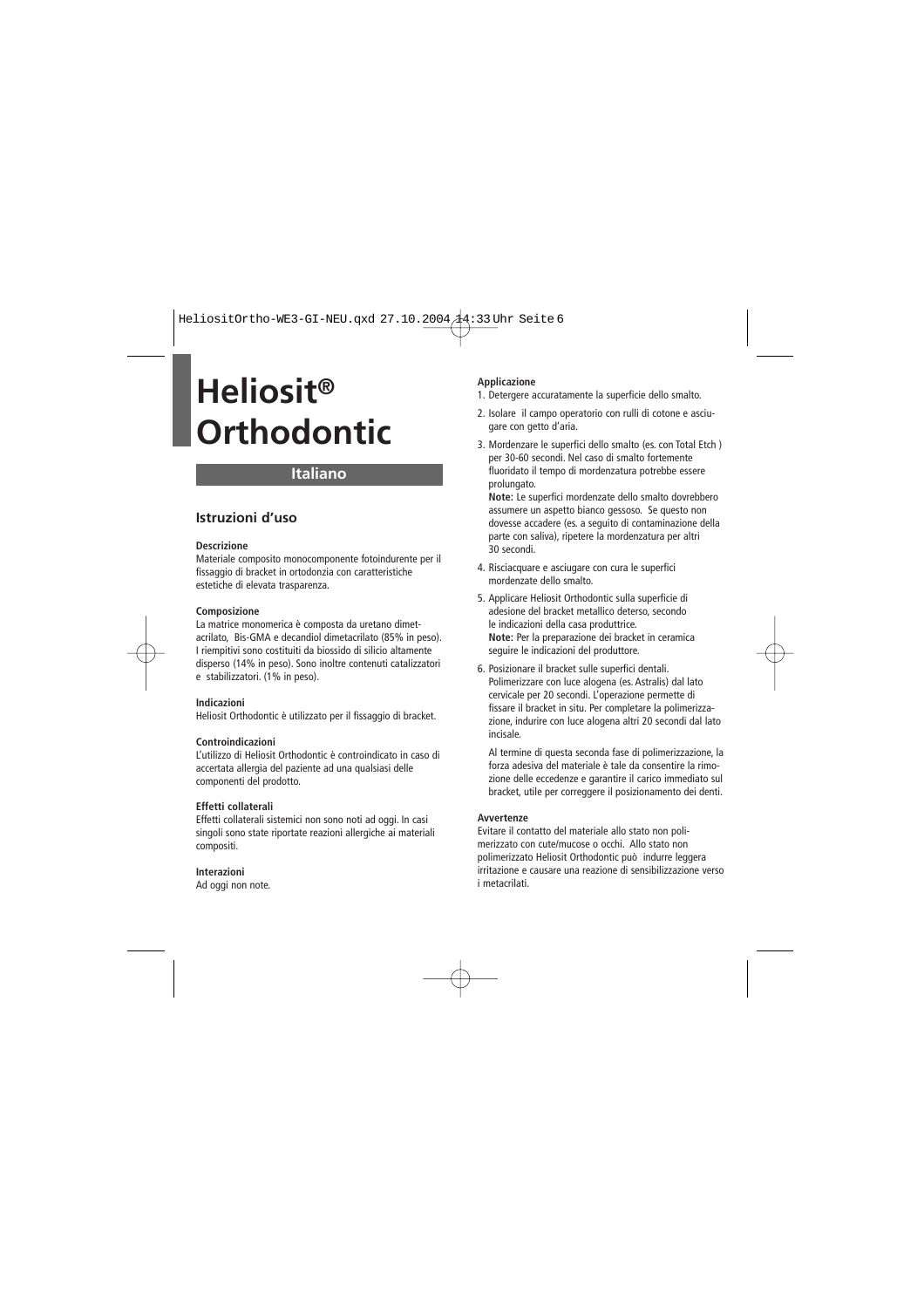#### **Note**

- Richiudere le siringhe di Heliosit Orthodontic immediatamente dopo l'uso.
- L'esposizione alla luce può causare la prepolimerizzazione del prodotto.
- I bracket debbono essere preparati (detersi) secondo le indicazioni della casa produttrice dei bracket.

#### **Conservazione**

- Conservare il materiale ad una temperatura di 2–28°C
- Durata di immagazzinamento: consultare la data di scadenza
- Non utilizzare Heliosit Orthodontic dopo la data di scadenza indicata

**Tenere il prodotto fuori dalla portata dei bambini! Solo per uso odontoiatrico!** 

**Realizzazione delle istruzioni d'uso:** 07/2003

#### **Produttore:**

Ivoclar Vivadent AG FL-9494 Schaan/Liechtenstein

Questo materiale è stato sviluppato unicamente per un utilizzo in campo dentale. Il suo impiego deve avvenire solo seguendo le specifiche istruzioni d'uso del prodotto. Il produttore non si assume alcuna responsabilità per danni risultanti dalla mancata osservanza delle istruzioni d'uso o da utilizzi diversi dal campo d'applicazione previsto per il prodotto. L'utilizzatore è responsabile per la sperimentazione del materiale per un impiego non esplicitamente indicato nelle istruzioni d'uso. Le descrizioni e i dati non costituiscono alcuna garanzia degli attributi e non sono vincolanti.

# **Heliosit® Orthodontic**

## **Español**

### **Instrucciones de Uso**

#### **Descripción**

Material de fijación monocomponente, altamente transparente y fotopolimerizable para la fijación de brackets en ortodoncia.

#### **Composición**

La matriz de monómero se compone de dimetacrilato de uretano, Bis-GMA y decanodioldimetacrilato (85% en peso). El relleno se compone de dióxido de silicio altamente disperso (14% en peso). Además contiene catalizadores y estabilizadores (1% en peso).

#### **Indicaciones**

Heliosit Orthodontic está indicado para la fijación de brackets.

#### **Contraindicaciones**

Heliosit Orthodontic no debe utilizarse en pacientes con alergia conocida a cualquiera de sus componentes.

#### **Efectos secundarios**

Hasta ahora no se conocen efectos secundarios sistemáticos. En casos aislados, se han descrito reacciones alérgicas a los materiales composite.

#### **Reciprocidad**

Hasta ahora no conocidos.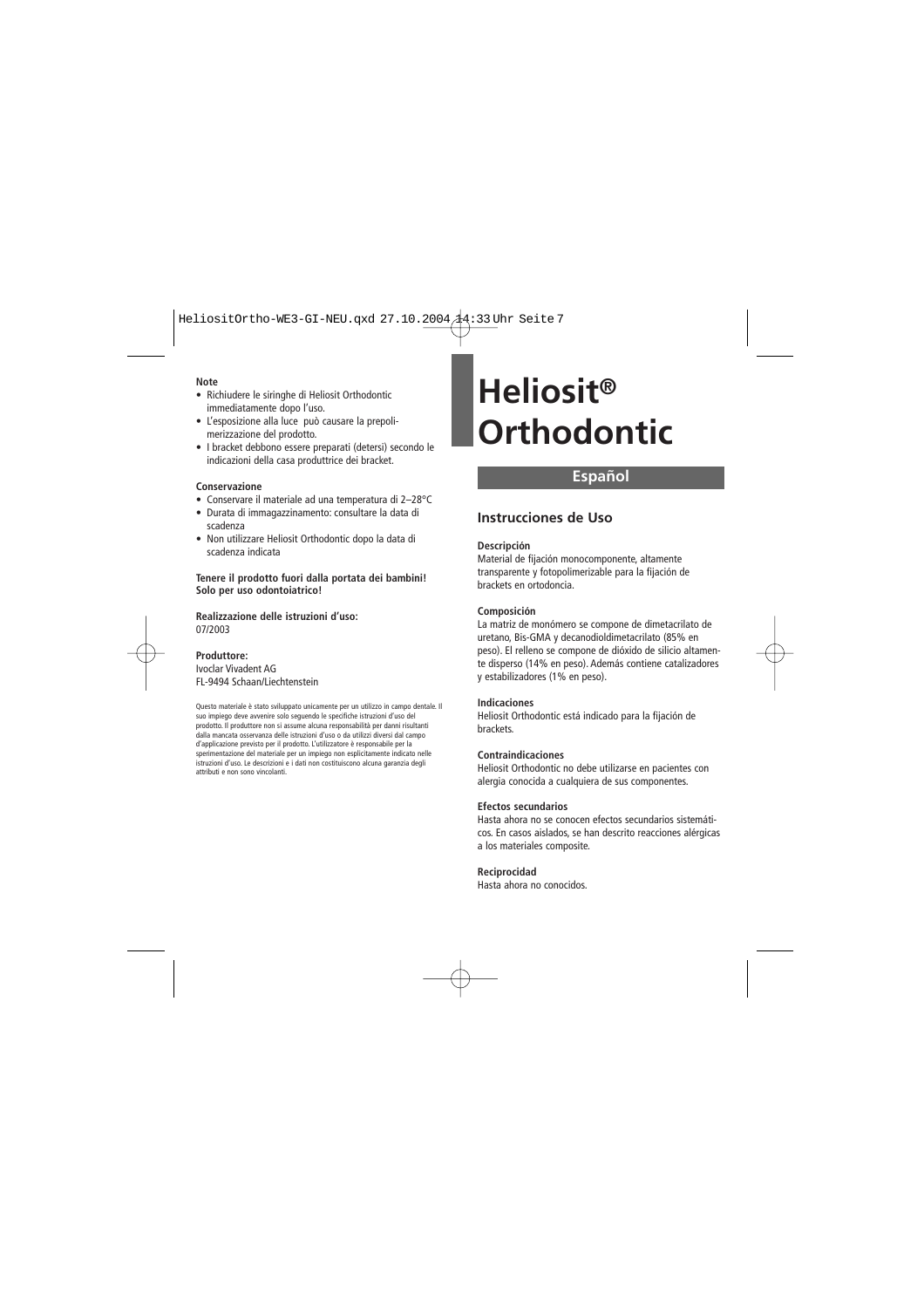#### **Aplicación**

- 1. Limpieza minuciosa de las superficies de esmalte
- 2. Aislamiento relativo con rollos de algodón y chorro de aire
- 3. Grabado de las superficies de esmalte (p. Ej. Con Total Etch, 30–60 segundos). En el caso de que el esmalte este fuertemente fluorado, grabar durante más tiempo. **Atención:** Las superficies grabadas muestran un aspecto blanco tizoso. En caso contrario (p. Ej. Por contaminación de saliva), repetir el grabado (30 segundos).
- 4. Aclarado y secado minucioso de las superficies de esmalte grabadas.
- 5. Aplicación de Heliosit Orthodontic sobre la superficie interior ya limpia del bracket metálico según las indicaciones del fabricante. **Atención:** Realizar el tratamiento previo de los brackets de cerámica según las indicaciones del fabricante.
- 6. Después del posicionamiento de los brackets sobre la superficie dental, realizar una primera polimerización desde cervical durante 20 segundos con un aparato de luz halógena (p. Ej. Astralis). El bracket ya está fijo; para una polimerización total volver a polimerizar durante 20 segundos desde incisal.

Después de esta segunda polimerización, la fuerza de adhesión alcanzada es tan alta que es posible la eliminación de sobrantes, así como la aplicación de carga necesaria para la corrección del posicionamiento del diente.

#### **Avisos importantes**

Evitar el contacto del material sin polimerizar con piel, mucosas y ojos. Heliosit Orthodontic sin polimerizar puede tener un efecto ligeramente irritante y provocar una sensibilización frente a los metacrilatos.

#### **Notas**

• Cerrar Heliosit Orthodontic, inmediatamente después de su uso. La exposición a la luz puede provocar una polimerización prematura.

• El tratamiento previo de los brackets (limpieza), se debe de realizar de acuerdo con las instrucciones del fabricante.

#### **Almacenamiento**

- Almacenar a 2–28 ºC / 36–82 ºF
- Caducidad: ver fecha de caducidad
- No utilizar una vez caducado

#### **Mantener fuera del alcance de los niños ¡Sólo para uso odontológico!**

**Fecha de elaboración de las instrucciones de uso:** 07/2003

#### **Fabricante**

Ivoclar Vivadent AG FL-9494 Schaan / Liechtenstein

El producto ha sido desarrollado para su uso dental y debe utilizarse de acuerdo con las instrucciones de uso. Todos los daños que se deriven de un uso inadecuado no son responsabilidad del fabricante. Es más, el usuario esta obligado a utilizar el producto sólo para las indicaciones que constan en estas instrucciones de uso.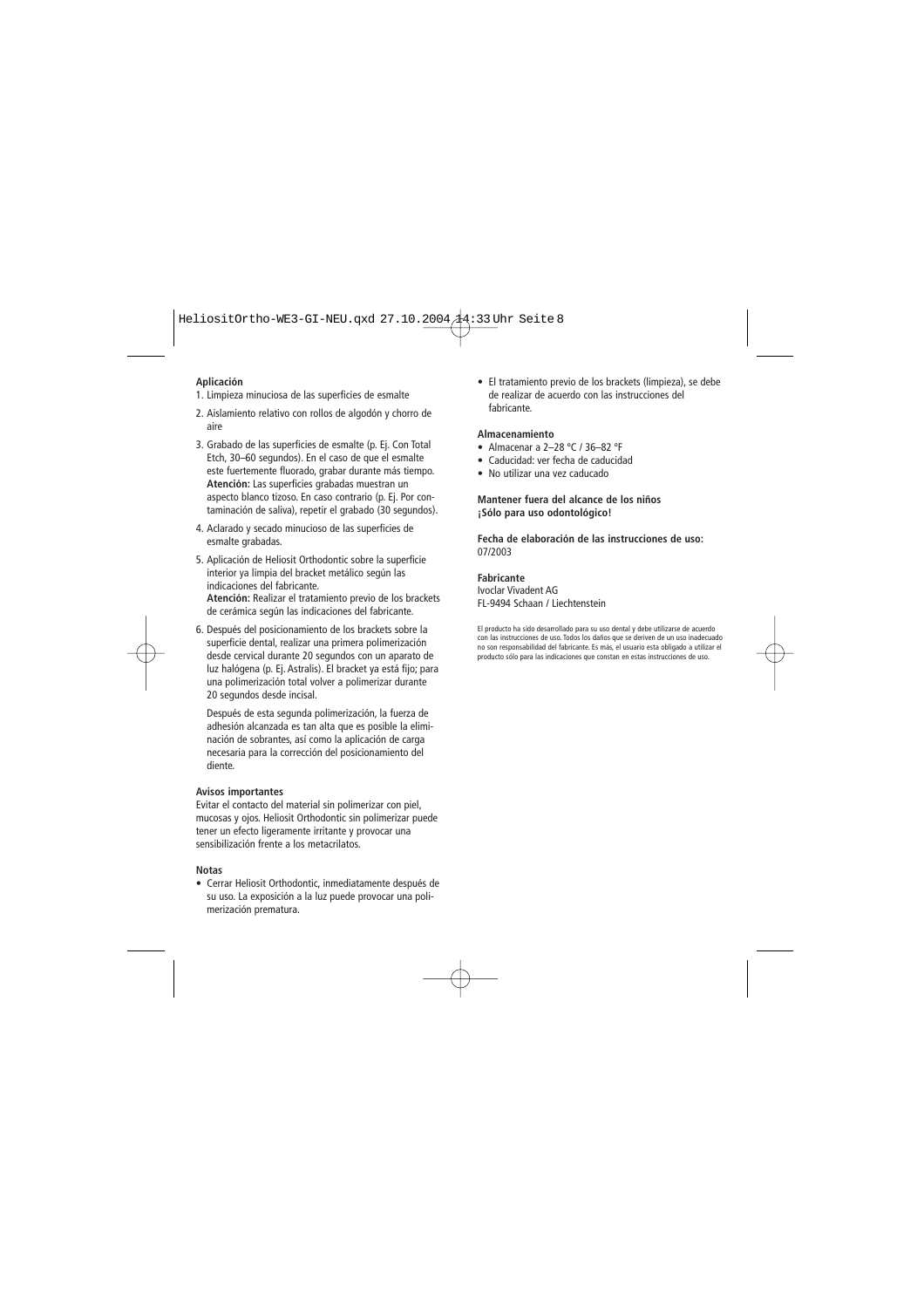## **Português**

### **Instruções de Uso**

#### **Descrição**

Adesivo monocomponente, translúcido e fotopolimerizável para a fixação de brackets em ortodontia.

#### **Composição**

A matriz de monômero consiste de dimetacrilato de uretano, Bis-GMA e decanodioldimetacrilato (85 % em peso). A carga inorgânica é composta por dióxido de silício altamente disperso (14 % em peso). Catalisadores e estabilizadores (1 % em peso) são componentes adicionais.

#### **Indicação**

Heliosit Orthodontic é usado para fixar brackets.

#### **Contra-indicações**

No caso de comprovada alergia a qualquer um dos seus componentes, Heliosit Orthodontic não deve ser usado.

#### **Efeitos colaterais**

Até agora, não são conhecidos efeitos sistêmicos. Em casos individuais, podem haver reações alérgicas aos compósitos.

#### **Interações**

Até a presente data, nenhuma conhecida.

#### **Aplicação**

- 1. Limpar completamente a superfície de esmalte.
- 2. Isolar com rolos de algodão e secar com jato de ar.
- 3. Efetuar o ataque ácido do esmalte (p.ex., com Total Etch durante 30 a 60 segundos). Esmalte com alto teor de flúor, necessita tempo maior de ataque ácido. **Nota:** O esmalte condicionado deve exibir aspecto branco leitoso. Quando isto não acontecer (p.ex., devido à contaminação com saliva), repetir o ataque ácido durante 30 segundos.
- 4. Lavar muito bem e secar a superfície de esmalte atacada.
- 5. Aplicar Heliosit Orthodontic na superficie interna do bracket, preparada de acordo com as instruções do fabricante.

**Nota:** Preparar brackets de cerâmica de acordo com as instruções dos respectivos fabricantes.

6. Posicionar o bracket na superfície dental. Polimerizar com luz halógena (p.ex. Astralis) a partir da região cervical, durante 20 segundos, para fixar o bracket. Completar a polimerização por incisal, durante 20 segundos.

Após a segunda polimerização, a resistência da união é suficiente para permitir a remoção do excesso de material e para suportar, de imediato, a tensão requerida para a correção dos dentes.

#### **Advertência**

Evitar o contato do material não polimerizado com pele, mucosa e olhos. Heliosit Orthodontic não polimerizado pode causar leve irritação e pode promover sensibilização aos metacrilatos.

#### **Notas**

- Logo após o uso, fechar as seringas de Heliosit Orthodontic.
- Exposição à luz pode causar polimerização prematura.
- Os brackets devem ser preparados (limpos) de acordo com as instruções dos respectivos fabricantes.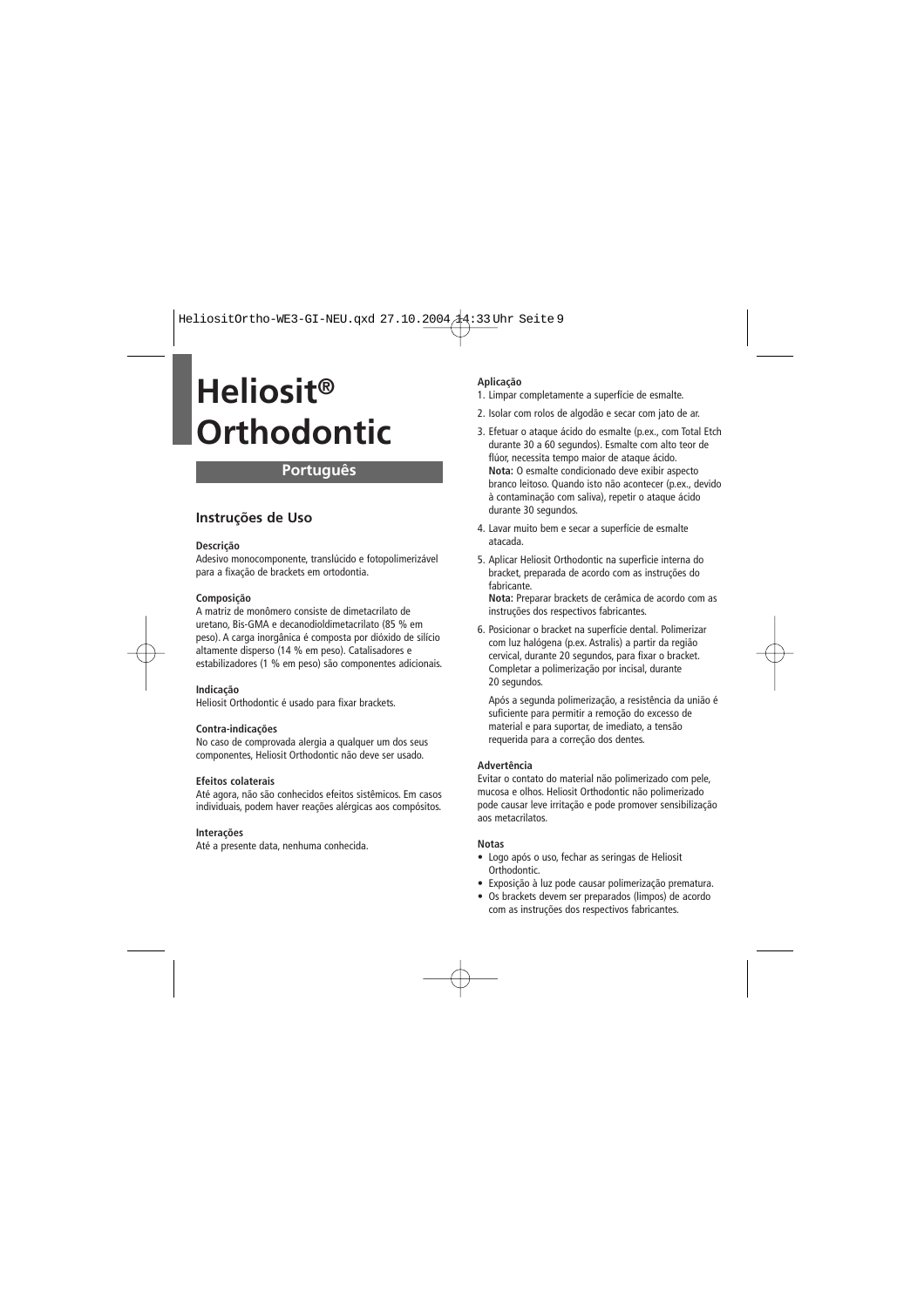#### **Armazenagem**

- Conservar entre as temperaturas de 2 e 28 °C (36–82 ºF).
- Vida útil: ver prazo de validade.
- Não usar Heliosit Orthodontic com prazo de validade vencido.

**Manter fora do alcance das crianças. Somente para uso odontológico.**

**Data de elaboração destas Instruções de Uso:** 07/2003

#### **Fabricante:**

Ivoclar Vivadent AG FL-9494 Schaan / Liechtenstein.

Este material foi fabricado somente para uso dental e deve ser manipulado de acordo com as Instruções de Uso. O fabricante não é responsável pelos danos causados por outros usos ou por manipulação incorreta. Além disto, o usuário está obrigado a comprovar, antes do uso e sob sua responsabilidade, se o material é compatível com a utilização desejada, principalmente quando esta utilização não está indicada nestas Instruções de Uso. Descrições e dados não constituem nenhum tipo de garantia e, por isto, não possuem qualquer vinculação.

## **Heliosit® Orthodontic**

### **Svenska**

### **Bruksanvisning**

#### **Beskrivning**

Ljushärdande, högtransparent single-component bonding material för ortodontiska brackets.

#### **Sammansättning**

Monomermatrixen består av uretandimetakrylat, Bis-GMA och dekandioldimetakrylat (85 vikts%). Fillern består av högdisperserad kiseldioxid (14 vikts%). Dessutom ingår katalysatorer och stabilisatorer (1 vikts%).

#### **Indikationer**

Heliosit Orthodontic används för att bonda brackets.

#### **Kontraindikationer**

Om patienten har känd allergi mot något av innehållet i Heliosit Orthodontic ska materialet inte användas.

#### **Sidoeffekter**

Systemiska sidoeffekter är till dags dato inte kända. Allergiska reaktioner mot kompositmaterial har förekommit i sällsynta fall.

### **Interaktioner**

Inga kända till dags dato.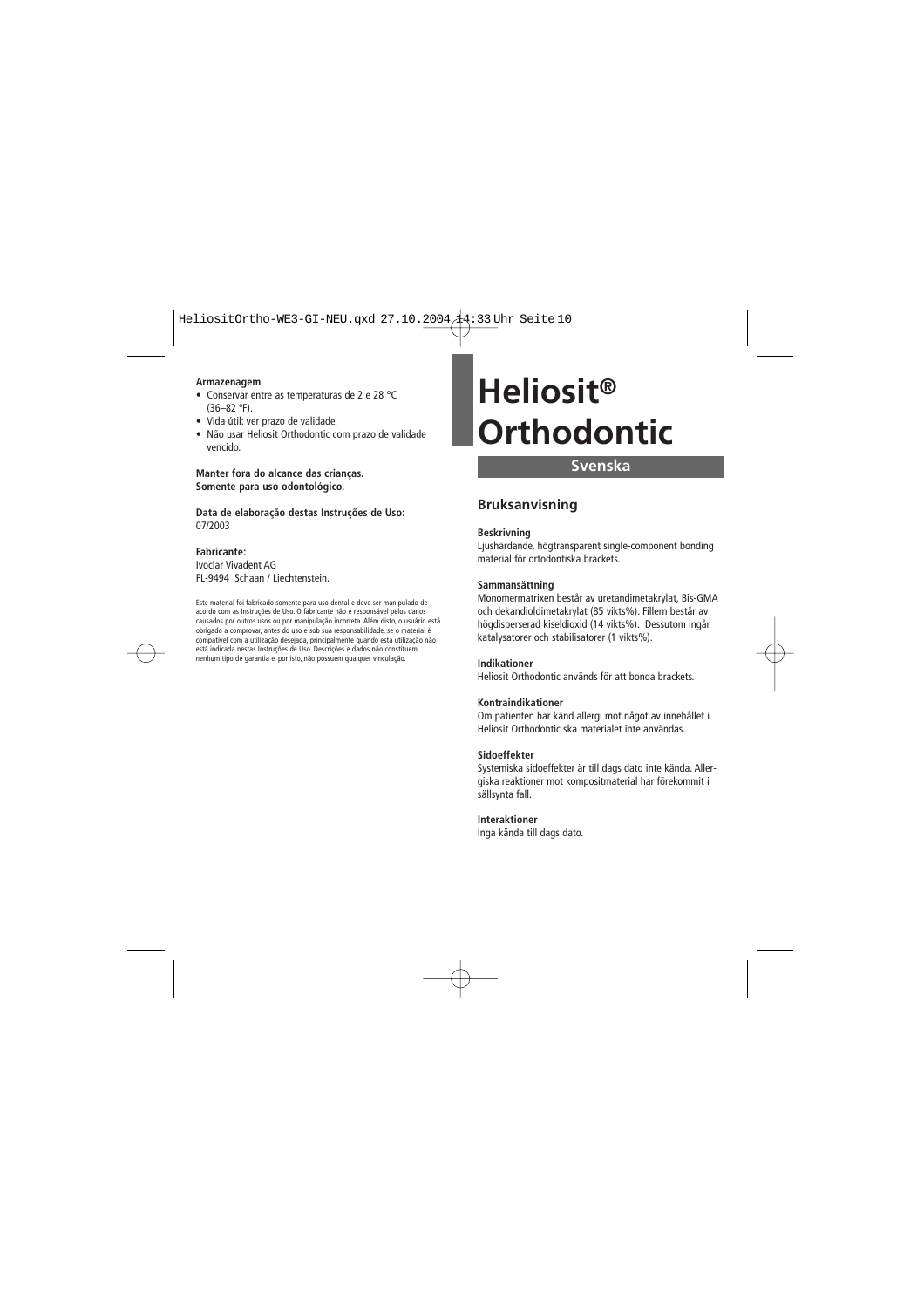#### **Appliceringsteknik**

- 1. Rengör emaljytan noggrant.
- 2. Isolera med bomullsrullar och blås med luftbläster.
- 3. Etsa emaljytor (t.ex. med Total Etch under 30–60 sek.) Högfluoriderad emalj kan man behöva etsa längre. **Obs!** De etsade emaljytorna ska ha ett vitt kalkliknande utseende. Om detta inte är fallet (p.g.a. t.ex. salivkontaminering), etsa igen under ytterligare 30 sek.
- 4. Spola rent och torka de etsade emaljytorna grundligt.
- 5. Applicera Heliosit Orthodontic på metallbrackets baksida, som rengjorts enligt tillverkarens instruktioner. **Obs!** Förbehandla keramiska brackets enligt tillverkarens instruktioner.
- 6. Placera brackets på tandytan. Ljushärda med ett halogenljus (t.ex. Astralis) cervikalt ifrån under 20 sek. för att fixera brackets. För fullständig polymerisation ljushärdas incisalt ifrån under ytterligare 20 sek.

Efter den andra polymeriseringen är materialets bondstyrka tillräckligt stor för att ta bort överskott samt för att belasta brackets med den kraft som behövs för att utföra tandreglering.

#### **Varning**

Undvik kontakt med ohärdat material på hud, slemhinnor eller ögon. Ohärdat material kan vara lätt irriterande och orsaka sensibilisering mot metakrylater.

#### **Obs!**

- Förslut Heliosit Orthodontic sprutor omedelbart efter användandet.
- Exponering för ljus kan leda till för tidig polymerisering.
- Brackets måste förbehandlas (rengöras) enligt tillverkarens instruktioner.

#### **Förvaring**

- Förvaras i 2–28 °C/ 36-82 °F.
- Hållbarhetstid: Se utgångsdatum.
- Använd inte Heliosit Orthodontic efter utgångsdatum.

#### **Förvaras utom räckhåll för barn! Endast för dentalt bruk!**

**Bruksanvisningen framställd** 07/2003

#### **Tillverkare**

Ivoclar Vivadent AG FL-9494 Schaan, Liechtenstein

Materialet har utvecklats för dentalt bruk. Materialet skall bearbetas enligt bruksanvisningen. Ansvar tas inte för skada som uppstått p.g.a. brist i att följa instruktionen eller föreskriven arbetsgång. Användaren är ansvarig för materialets lämplighet för användning inom andra områden än de som rekommenderas i bruksanvisningen.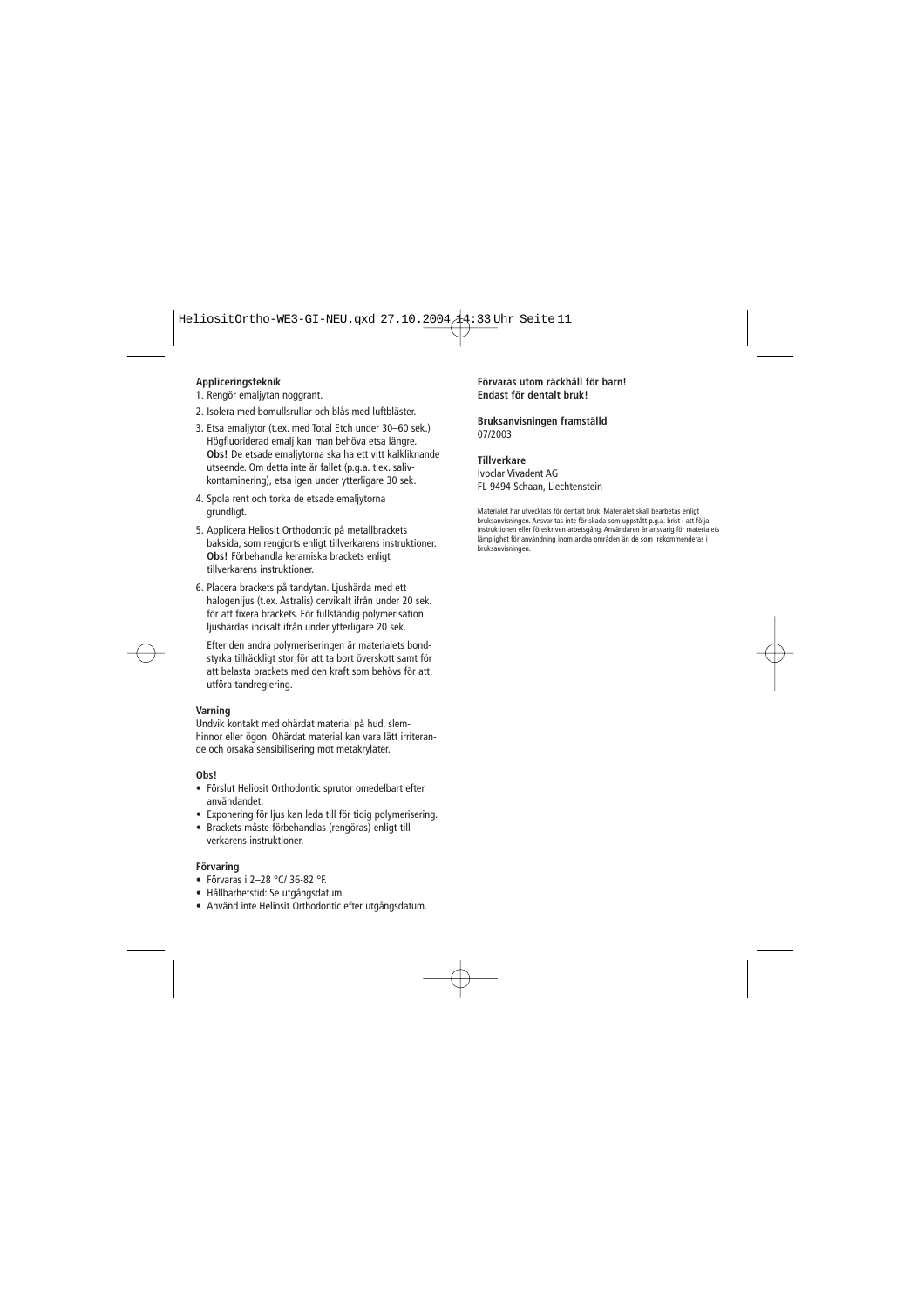## **Türkce**

### **Kullanım Kılavuzu**

#### **Tanım**

Ortodontik braketler için ışıkla sertleşen yapıştırıcı madde

#### **Bileşim**

Monomer matriks; üretan dimetakrilat, Bis-GMA ve decandiol dimetakrilattan (%85 ) oluşur. Doldurucu; fazlasıyla dağıtılmış silikon dioksitten (%12 wt) oluşur. Ek içerikler, katalizör ve stabilizörlerdir (%1 ).

#### **Endikasyon**

Heliosit Orthodontic, ortodontik braketlerin yapıştırılması için kullanılır

#### **Kontrendikasyon**

Hastanın Heliosit Orthodontic içindeki herhangi bir maddeve alerijk olduğu biliniyorsa madde kullanılmamalıdır.

#### **Yan etkiler**

Bilinen bir sistemik yan etkisi şimdiye kadar görülmemiştir. Bireysel vakalarda kompozit materyallere karşı alerjik reaksiyonlar meydana gelmiştir.

#### **Etkileşim**

Şimdiye kadar bilinen bir etkileşimi yoktur.

#### **Uygulama**

1. Mine yüzeyini çok iyi temizleyin.

2. Pamuk peletler ve hava ile kurutun.

3. Mine yüzeylerini etch edin. (örneğin Total Etch ile 30 - 60 saniye boyunca). Aşırı derecede floridlenmiş minenin daha uzun süre etch edilmesi gerekebilir.

**Not:** Etch edilmiş mine yüzeyleri beyaz tebeşirimsi bir görünümde olmalıdır. Böyle değilse (örn. tükürük kontaminasyonundan dolayı) 30 saniye daha etch edin.

4. Etch edilmiş mine yüzeylerini çok iyi durulayın ve kurutun.

5. Heliosit Orthodontic'i üretici talimatlarına göre temizlenmiş metal braketin alt yüzeyine uygulayın.

**Not:** Seramik braketleri üretici talimatlarına göre hazırlayın.

6. Braketi diş yüzeylerine yerleştirin. Braketi yerine sabitlemek için servikalden 20 saniye halojen ışıkla (örneğin Astralis) sertleştirin. Tam bir polimerizasyon için insizalden bir 20 saniye daha sertleştirin.

İkinci polimerizasyon aşamasından sonra materyalin yapışma gücü, madde fazlalıklarını çıkarmak ve dişin konumlanmasını düzeltmek için yeterince yüksektir.

#### **Uyarı**

Sertleşmemiş materyalin cilt/mukoza veya gözlerle temasından kaçının. Heliosit Orthodontic sertleşmemiş durumda hafif bir tahriş edici etkiye sahip olabilir ve metakrilitlere karşı bir duyarlılık oluşturabilir.

#### **Özel notlar**

• Heliosit Orthodontic şırıngalarını kullandıktan hemen sonra kapaklarını kapatın.

 Işığa maruz kalmaları erken polimerizasyona neden olabilir.

• Braketler, ortodontik braket üreticisinin talimatlarına göre hazırlanmalıdır (temizlenmelidir).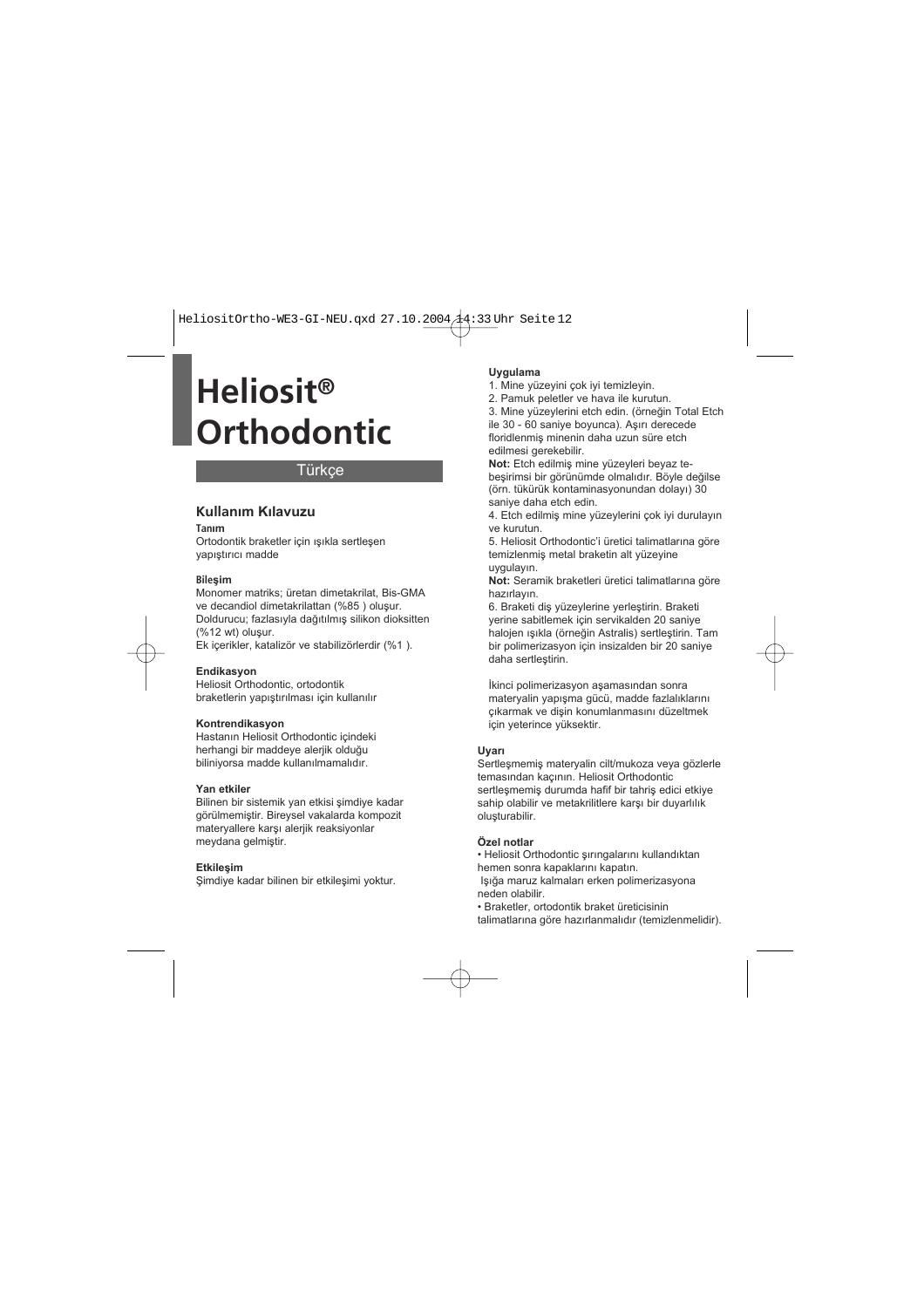#### **Saklama**

- 2–28 °C de saklayın.
- Raf ömrü: son kullanma tarihine bakın.
- Heliosit Orthodontic'i belirtilen son kullanma tarihinden sonra kullanmayın.

**Çocukların ulaşamayacağı yerde saklayınız! Yalnız dişhekimliğinde kullanmak içindir!**

**Hazırlanma tarihi :** 07/2003

#### **Üretici**

Ivoclar Vivadent AG FL-9494 Schaan, Liechtenstein

Ürünler, diş hekimliğinde kullanılması için geliştirilmiştir ve kullanım talimatlarına uygun olarak uygulanması gerekir. Amacı dışında uygulamalardan kaynaklanan zararlar için üretici hiçbir sorumluluk kabul etmez.

# **Heliosit® Orthodontic**

### **Suomi**

## **Käyttöohjeet**

#### **Kuvaus**

Valokovetteinen, erittäin läpikuultava yksikomponenttinen sidosmateriaali käytettäväksi brakettien kiinnitykseen oikomishoidossa.

#### **Koostumus**

Monomeerimatriksi sisältää uretaanidimetakrylaattia, Bis-GMA:a sekä decandiol dimetakrylaattia (85 paino%). Fillerit koostuvat erittäin hienojakoisesta piidioksidista (14 paino%). Lisäksi katalyyttejä ja stabilaattoreita (1 paino%).

#### **Indikaatio**

Heliosit Orthodontic käytetään brakettien sidostukseen.

#### **Kontraindikaatio**

Jos potilaan tiedetään olevan allerginen jollekin Heliosit Orthodonticin ainesosalle, materiaalia ei tule käyttää.

#### **Sivuvaikutukset**

Systeemisiä sivuvaikutuksia ei toistaiseksi tunneta. Yksittäisissä tapauksissa on esiintynyt allergisia reaktioita yhdistelmämuovimateriaaleille.

#### **Yhteisvaikutukset**

Ei tunneta toistaiseksi.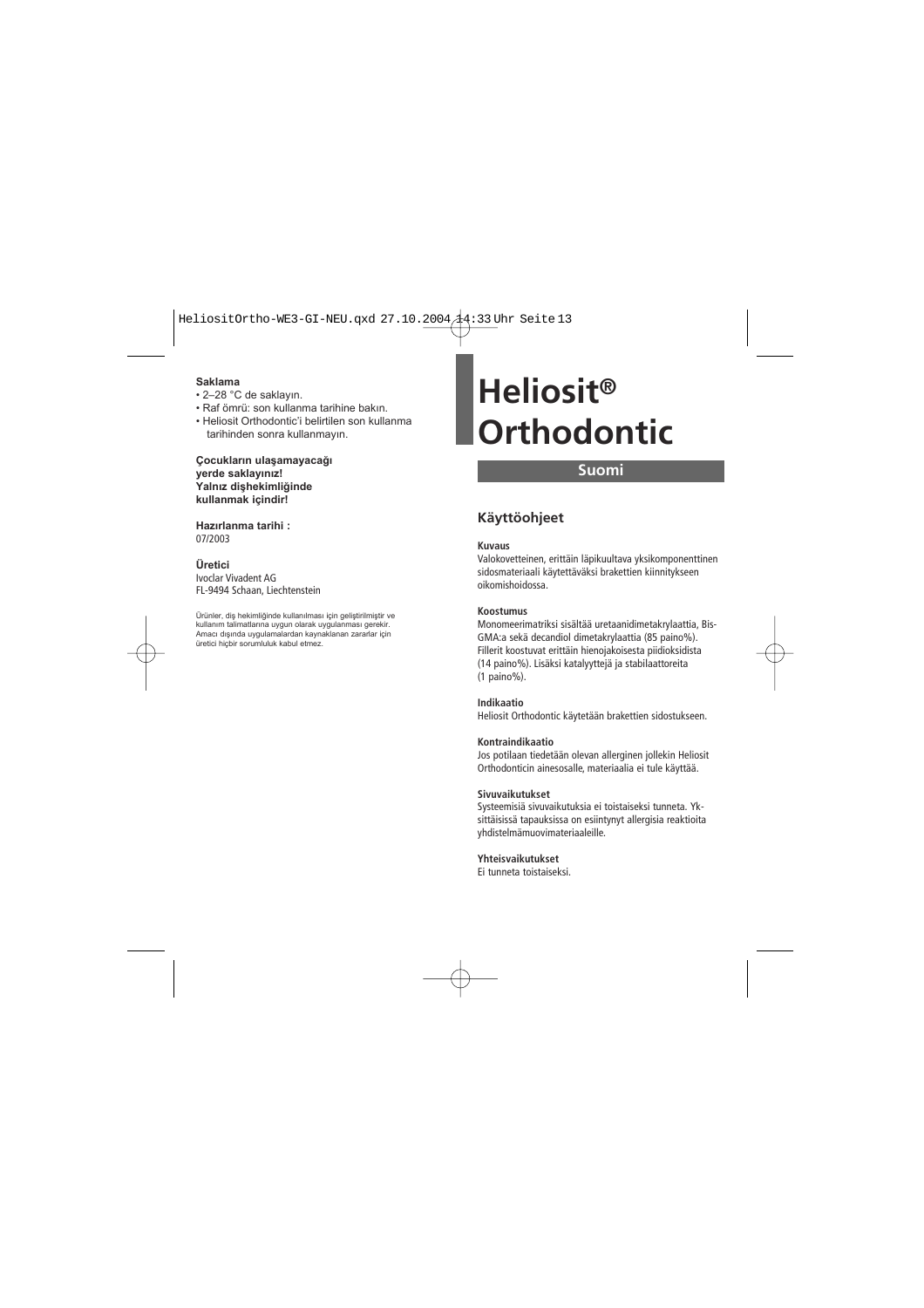#### **Käyttö**

- 1. Puhdista kiillepinta perusteellisesti.
- 2. Eristä vanupalloilla ja kuivaa puustaamalla.
- 3. Etsaa kiillepinnat (esim. Total Etch:illä 30–60 sekunnin ajan). Voimakkaasti fluorattua kiillettä tulee etsata kauemmin.

**Huomautus:** Etsattujen kiillepintojen tulee näyttää liitumaisen valkoisilta. Jos näin ei ole (esim. sylkikontaminaation vuoksi), etsaa uudestaan vielä 30 sekunnin ajan.

- 4. Huuhtele ja kuivaa etsatut kiillepinnat huolellisesti.
- 5. Annostele Heliosit Orthodontic valmistajan ohjeiden mukaan puhdistetun metallibraketin alapinnalle. **Huomautus:** Valmistele keraamiset braketit valmistajan ohjeiden mukaan.
- 6. Aseta braketti hampaan pinnalle. Koveta halogeenivalolla (esim. Astralis) kervikaalisesti 20 sekunnin ajan kiinnittääksesi braketin paikalleen. Täydelliseen polymerisaatioon vaaditaan vielä 20 sekunnin kovetus inkisaalisesti.

Toisen polymerisaatiovaiheen jälkeen materiaalin sidoslujuus on riittävä ylimäärien poistamiseen sekä sietämään oikomishoidossa hampaiden siirtelyyn tarvittavat voimat.

#### **Varoitus**

Vältä kovettumattoman materiaalin iho-, limakalvo- ja silmäkontaktia. Kovettumaton Heliosit Orthodontic saattaa olla lievästi ärsyttävää ja aiheuttaa herkistymisreaktion metakrylaateille.

#### **Huomautuksia**

- Sulje Heliosit Orthodontic ruiskut välittömästi käytön jälkeen.
- Valoaltistus saattaa aiheuttaa ennenaikaisen polymerisoitumisen.
- Braketit tulee valmistella (puhdistaa) brakettien valmistajan ohjeiden mukaan.

#### **Säilytys**

- Säilytä 2–28°C / 36–82°F.
- Käyttöikä: katso erääntymispäiväystä.
- Älä käytä Heliosit Orthodonticia viimeisen käyttöpäivän jälkeen.

#### **Säilytä materiaali lasten ulottomattomissa. Vain hammaslääketieteelliseen käyttöön.**

**Tiedot päivitetty:** 07/2003

#### **Valmistaja**

Ivoclar Vivadent FL-9494 Schaan / Liechtenstein

Tämä materiaali on tarkoitettu ainoastaan hammaslääketieteelliseen käyttöön. Tuotetta tulee käsitellä tarkasti käyttöohjeita noudattaen. Valmistaja ei vastaa vahingoista, jotka johtuvat siitä, että käyttöohjeita tai ohjeiden mukaista soveltamisalaa ei noudateta. Tuotteen soveltuvuuden testaaminen muuhun kuin ohjeissa mainittuun tarkoitukseen on käyttäjän vastuulla. Kuvaukset ja tiedot eivät takaa ominaisuuksia eivätkä ole sitovia.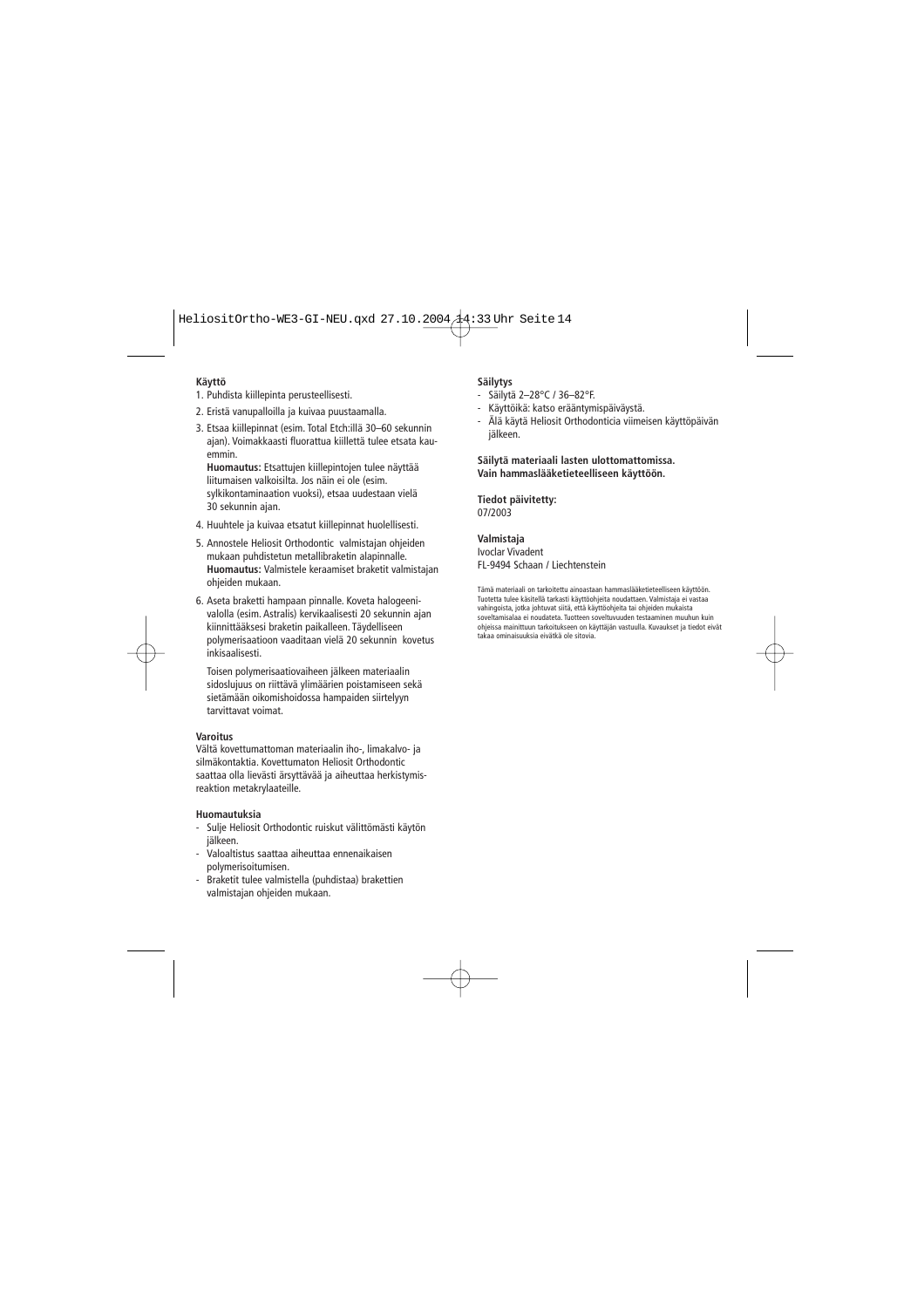## **Nederlands**

## **Productinformatie**

#### **Omschrijving**

Lichtuithardend, hoogtransparant ééncomponentbevestigingsmateriaal voor brackets in de orthodontie.

#### **Samenstelling**

De monomeermatrix bestaat uit urethaandimethacrylaat, Bis-GMA en decaandioldimethacrylaat (85 gewichtsprocent). De vulstof bestaat uit hooggedispergeerd siliciumdioxide (14 gewichtsprocent). Het bevat bovendien katalysatoren en stabilisatoren (1 gewichtsprocent).

#### **Indicaties**

Heliosit Orthodontic wordt gebruikt ter bevestiging van brackets.

#### **Contra-indicaties**

Bij patiënten van wie bekend is dat ze allergisch zijn voor bestanddelen van Heliosit Orthodontic moet van toepassing worden afgezien.

#### **Bijwerkingen**

Tot op heden zijn geen systemische bijwerkingen bekend. In uitzonderlijke gevallen was er sprake van allergische reacties.

#### **Interacties**

Tot op heden zijn geen interacties bekend.

#### **Toepassing**

- 1. Grondige reiniging van het glazuuroppervlak.
- 2. Relatieve drooglegging met wattenrollen en **luchthlazers**
- 3. Etsen van het glazuuroppervlak (bijv. met Total Etch gedurende 30–60 sec.) Sterk gefluorideerd glazuur indien nodig langer etsen. **Let op:** Het geëtste glazuuroppervlak moet er nu krijtachtig wit uitzien. Herhaal het etsproces (30 sec.) als dit niet het geval mocht zijn (bijv. door speekselcontaminatie).
- 4. Grondig afspoelen en drogen van het geëtste glazuuroppervlak.
- 5. Aanbrengen van Heliosit Orthodontic op de (volgens de voorschriften van de de bracketproducent) gereinigde onderkant van de metalen bracket. **Let op:** Geef keramische brackets volgens aanwijzingen van de producent een voorbehandeling.
- 6. Na de positionering van de bracket op het tandoppervlak 1e uitharding van cervicaal gedurende 20 seconden met een halogeenlichtapparaat (bijv. Astralis). De bracket is nu gefixeerd. Voor volledige uitharding moet gedurende 20 sec. van incisaal worden belicht.

Na deze 2e polymerisatie is de hechtingssterkte zo groot dat het verwijderen van een overschot en een directe belasting die voor de correctie van de tandstelling noodzakelijke is, mogelijk is.

#### **Waarschuwing**

Vermijd contact van onuitgehard materiaal met huid/ slijmvliezen en ogen. Heliosit Orthodontic kan in onuitgeharde toestand licht irriterend werken en overgevoeligheid voor methacrylaten tot gevolg hebben.

#### **Belangrijke opmerkingen**

- Sluit Heliosit Orthodontic na gebruik goed af, lichtinval kan voortijdige polymerisatie tot gevolg hebben
- De voorbehandeling van de brackets (reiniging) dient volgens de voorschriften van de bracketproducent te worden uitgevoerd.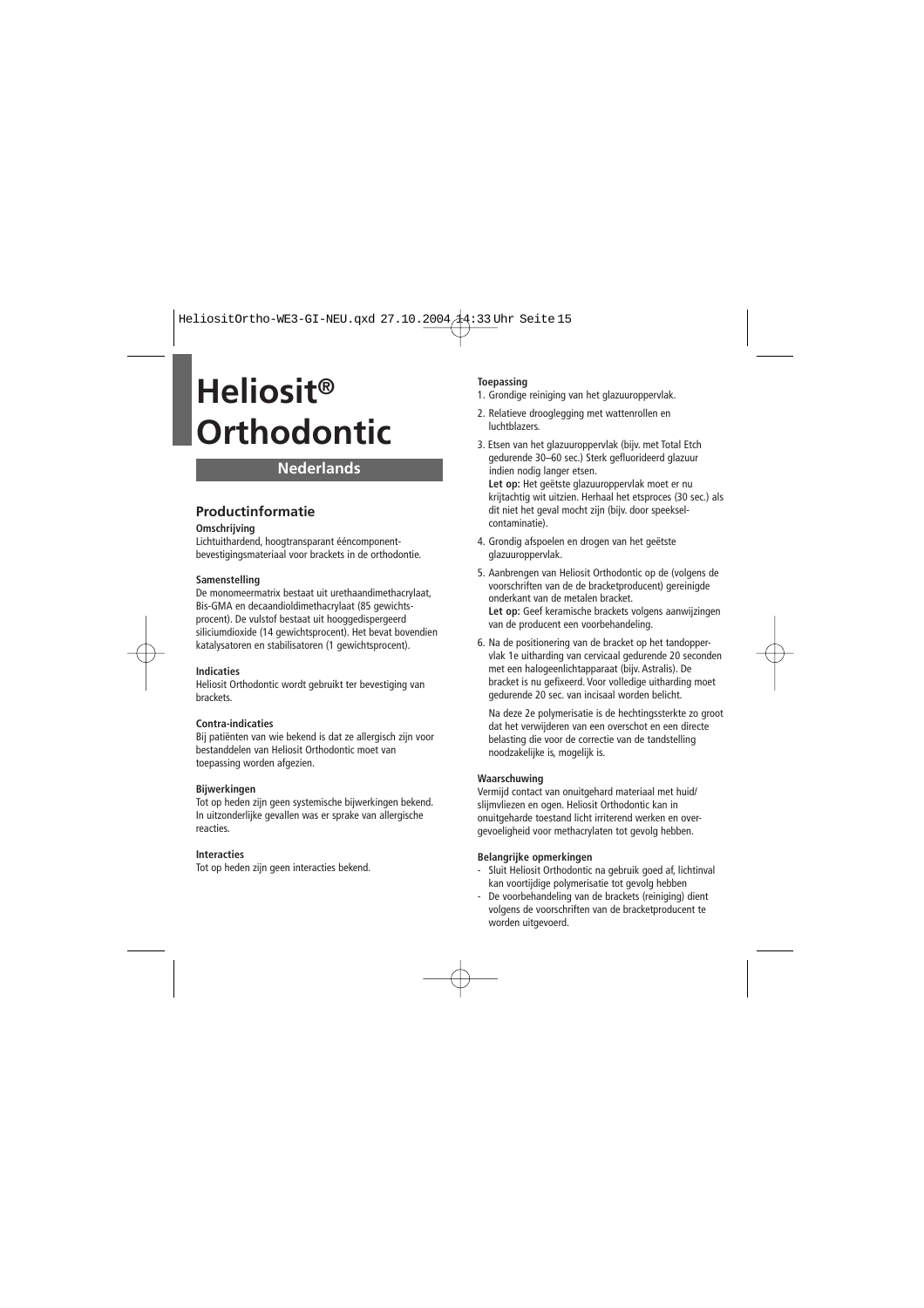#### **Speciale voorzorgsmaatregelen bij opslag en transport**

- Bewaar de verpakking bij 2–28°C
- Houdbaarheid: zie vervaldatum
- Niet meer gebruiken na afloop van de vervaldatum.

#### **Buiten bereik van kinderen bewaren! Alleen voor tandheelkundig gebruik!**

**Datum van opstelling van de tekst:** 07/2003

#### **Fabrikant**

Ivoclar Vivadent AG FL-9494 Schaan/Liechtenstein

Dit materiaal is ontwikkeld voor tandheelkundig gebruik en moet volgens de productinformatie toegepast worden. Indien er schade optreedt door toepassing voor andere doeleinden of door verkeerd gebruik kan de fabrikant daarvoor niet aansprakelijk worden gesteld. De gebruiker is boven-dien gehouden om vóór gebruik na te gaan of het product voor de beoogde toepassing geschikt is, vooral als deze toepassing niet in de productinformatie vermeld staat.

# **Heliosit® Orthodontic**

## **ελληνικα**

## **δηγίες ρήσεως**

#### **Περιγραή**

Φωτοπολυμεριζόμενο, μονοφασικό υλικό, με υψηλή φωτοδιαπερατότητα για τη συγκόλληση ροθοδοντικών αγκυλίων (brackets).

#### **Σύνθεση**

Η μονομερής μήτρα αποτελείται από διμεθακρυλική υρεθάνη, Bis-GMA και διµεθακρυλική δεκανδιλη (85% κ.β.). Ο ενισχυτικός παράγοντας είναι διοξείδιο του πυριτίου σε υψηλή διασπορά (14% κ.β.). Επίσης, περιέχονται καταλύτες και σταθεροποιητές (1% κ.β.).

#### **Ενδείεις**

Το Heliosit Orthodontic χρησιμοποιείται για τη συγκόλληση ρθδντικών αγκυλίων (brackets).

#### **Αντενδείεις**

Αν ο ασθενής είναι αλλεργικός σε κάποιο από τα συστατικά του Heliosit Orthodontic, το υλικό δεν θα πρέπει να χρησιμοποιείται.

#### **Ανεπιθύµητες ενέργειες**

Συστηματικές ανεπιθύμητες ενέργειες δεν έγουν γίνει γνωστές μέχρι σήμερα. Σε κάποιες περιπτώσεις έχουν αναερθεί αλλεργικές αντιδράσεις στα πλυµερή.

#### **Αλληλεπιδράσεις**

∆εν έυν γίνει γνωστές µέρι σήµερα.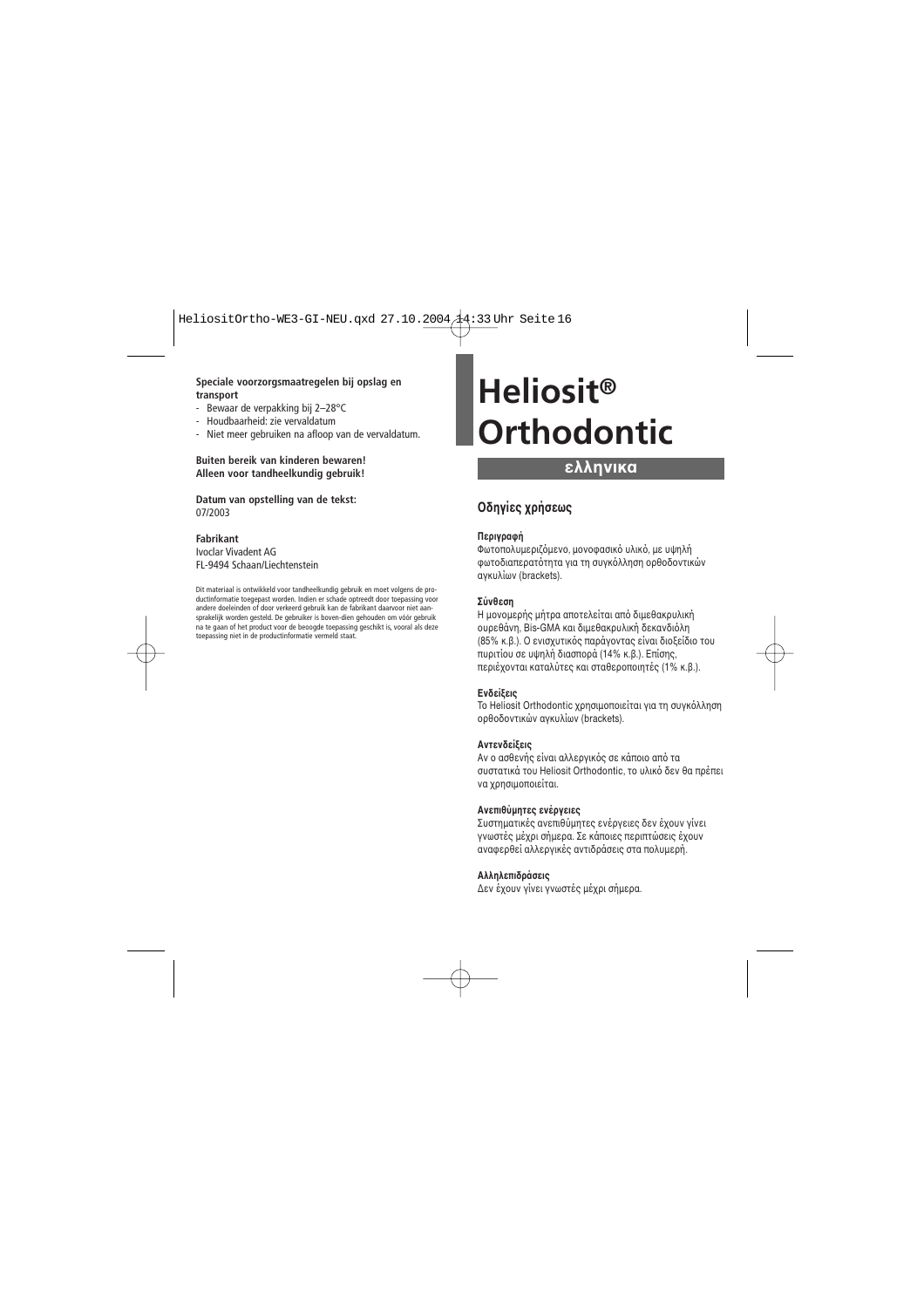#### **Εαρµγή**

- 1. Καθαρίστε πρσεκτικά την επιάνεια της αδαµαντίνης.
- 2. Απομονώστε με τολύπια βάμβακος και στεννώστε με ρεύµα αέρα.
- 3. Αδρπιήστε τις επιάνειες της αδαµαντίνης (µε Total Etch για 30–60 δευτερόλεπτα). Αν η αδαμαντίνη έχει φθοριωθεί μπορεί να χρειαστεί αδροποίηση περισσότερο χρόνο.

**Σημείωση**: Οι αδροποιημένες επιφάνειες της αδαμαντίνης πρέπει να ένουν λευκή όψη κιμωλίας. Αν δεν συμβαίνει αυτό (εξαιτίας μόλυνσης από σάλιο). αδροποιήστε ξανά νια 30 επιπλέον δευτερόλεπτα.

- 4. Ξεπλύντε και στεγνώστε προσεκτικά τις επιφάνειες της αδαµαντίνης.
- 5. Εφαρμόστε Heliosit Orthodontic στην κάτω επιφάνεια των μεταλλικών brackets, τα οποία έχετε καθαρίσει σύµωνα µε τις δηγίες τυ κατασκευαστή. **Σημείωση**: Προετοιμάστε τα κεραμικά brackets σύμφωνα με τις οδηνίες του κατασκευαστή τους.
- 6. Τοποθετήστε τα brackets στην επιφάνεια του δοντιού. Φωτοπολυμερίστε αυχενικά με λυχνία αλογόνου (Astralis) για 20 δευτερλεπτα, ώστε να σταθεροποιήσετε τα brackets στη θέση τους. Για πλήρη πολυμερισμό, φωτοπολυμερίστε άλλα 20 δευτερόλεπτα κπτικά.

Μετά τη δεύτερη φάση πολυμερισμού, η αντοχή του δεσμού του υλικού είναι αρκετά υψηλή, ώστε να επιτρέπει την απομάκρυνση της περίσσειας και την άσκηση άμεσης δύναμης που απαιτείται για τη διόρθωση της θέσης του δοντιού.

#### **Προειδοποίηση**

Αποφύνετε επαφή απολυμέριστου υλικού με το δέρμα, το βλεννονόνο ή τα μάτια. Απολυμέριστο Heliosit Orthodontic μπροεί να προκαλέσει ελαφρό ερεθισμό ή αντίδραση υπερευαισθησίας στα µεθακρυλικά.

#### **Σηµειώσεις**

– Κλείστε τις σύριγγες τυ υλικύ αµέσως µετά τη γρήση.

- Έκθεση στο φως μπορεί να προκαλέσει πρόωρο πολυμερισμό.
- Τα brackets θα πρέπει να πρετιµάνται (καθαρίνται) σύµωνα µε τις δηγίες τυ κατασκευαστή τους.

#### **Απθήκευση**

- Απθηκεύστε στυς 2–28 °C / 36–82 °F.
- $-$  Διάρκεια ζωής: δείτε την ημερομηνία λήξεως στη συσκευασία.
- Μη χρησιμοποιείτε το Heliosit Orthodontic μετά την ενδεδειγμένη ημερομηνία λήξεως.

#### **Κρατήστε το υλικό μακριά από παιδιά! Για οδοντιατρική χρήση μόνο!**

#### **Ημερομηνία συγγραφής:** 07/2003

#### **Κατασκευαστής**

Ivoclar Vivadent AG FL-9494 Schaan, Liechtenstein

Το υλικό κατασκευάστηκε αποκλειστικά νια οδοντιατρική χρήση. Οι διαδικασίες πρέπει να ακολουθούνται σχολαστικά και ακολουθώντας αυστηρά τις οδηνίες χρήσεως. Απαιτήσεις για βλάβες που μπορεί να προκληθούν από μη ορθή ακολουθία των οδηγιών ή από χρήση σε un ρητώς ενδεικνυόμενη περιοχή, είναι απαράδεκτες. Ο χρήστης είναι υπεύθυνος για δοκιμασίες καταλληλότητας του υλικού σε οποιαδήποτε άλλη εφαρμονή εκτός αυτών που ανανράφονται σαφώς στις οδηγίες χρήσεως. Περιγραφές και στοιχεία δεν αποτελούν εγγύηση των ιδιτήτων και δεν είναι δεσµευτικά.